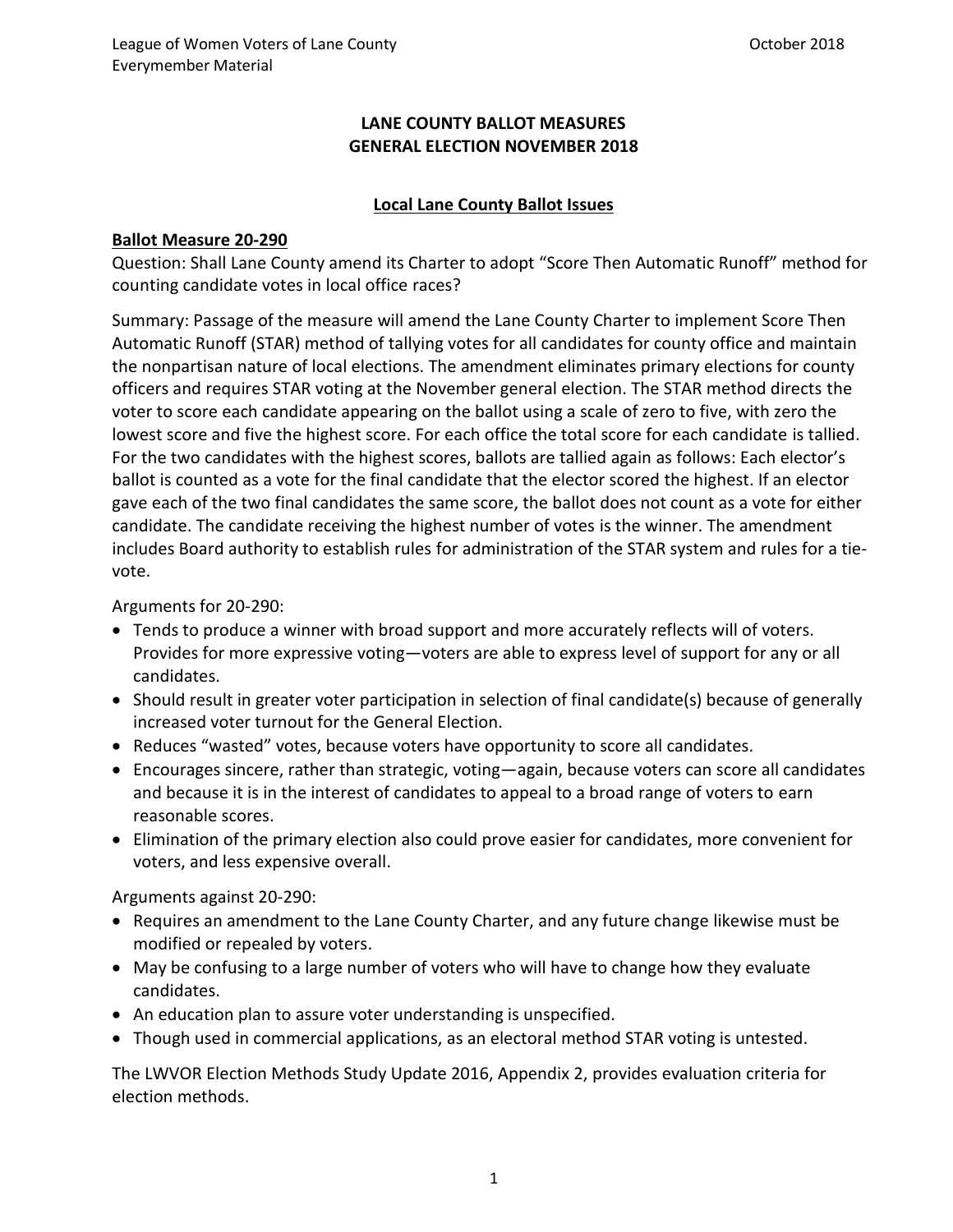## **Ballot Measure 20-291**

Question: Shall Siuslaw School District issue \$108,700,000 general obligation bonds to construct, expand and remodel facilities, improve safety, and enhance curriculum? If the bonds are approved, they will be payable from taxes on property or property ownership that are not subject to the limits of sections 11 and 11b, Article XI of the Oregon Constitution.

Summary: If approved, bonds are expected to fund a new replacement high school, including improved career and technical education instructional spaces; middle school building improvements; south end elementary building replacement; and other upgrades. Bonds would mature no later than 31 years from issuance. The estimated tax rate is \$2.72 per \$1,000 of assessed property value. Actual levy rate may differ due to changes in interest rates and/or assessed value.

Arguments for 20-291: The League of Women Voters of Lane County believes the condition of elementary and secondary education school facilities is important to the efficiency and effectiveness of the educational program, the quality of the students' experience, and the security of students, staff and teachers. (Local Advocacy Positions)

Arguments against 20-291: This measure in combination with other taxes may be burdensome for some community residents and contribute to higher housing costs.

#### **Ballot Measure 20-292**

Question: Shall the District renew a tax of \$0.47 per \$1,000 of assessed value for operations for five years beginning 2019-2020? This measure renews current local option taxes.

Summary: River Road Park & Recreation District would use the tax revenue from this measure to maintain current programming and staffing levels. In 2008, the City of Eugene eliminated all reimbursement revenues of annexed properties. In addition, collected tax revenue has declined, while utilities and other expenses have continued to increase. Without additional tax revenue, the District would be forced to reduce and/or eliminate program offerings, reduce operating hours, reduce maintenance of the park, and eliminate both part-time and full-time staff. The local option tax would be \$0.47 per \$1,000 of assessed value per year. Based on an assessed value of \$150,000, a homeowner would pay approximately \$5.58 per month for the first year of the levy and approximately \$6.63 per month for the final year of the levy. These are estimates only.

Arguments for 20-292: The League of Women Voters of Lane County believes that every county resident should have access to public parks and open space. Lane County and its local communities should acquire and maintain park and recreational facilities and open spaces to protect natural and cultural resources and to provide economic, social, and recreational benefits that respond to the needs of the community. Regarding Parklands funding: Basic financial support for parks is a public responsibility. Funding for parks may come from a variety of sources, including but not limited to, property taxes, user fees, system development charges, special taxes, contracts, partnerships, grants and private gifts. (Local Advocacy Positions)

Arguments against 20-292: This measure in combination with other taxes may be burdensome for some community residents and contribute to higher housing costs. The long-term strategy for achieving operational and financial sustainability for River Road Park & Recreation District is unclear, given declining tax revenues with migration of properties to the City of Eugene.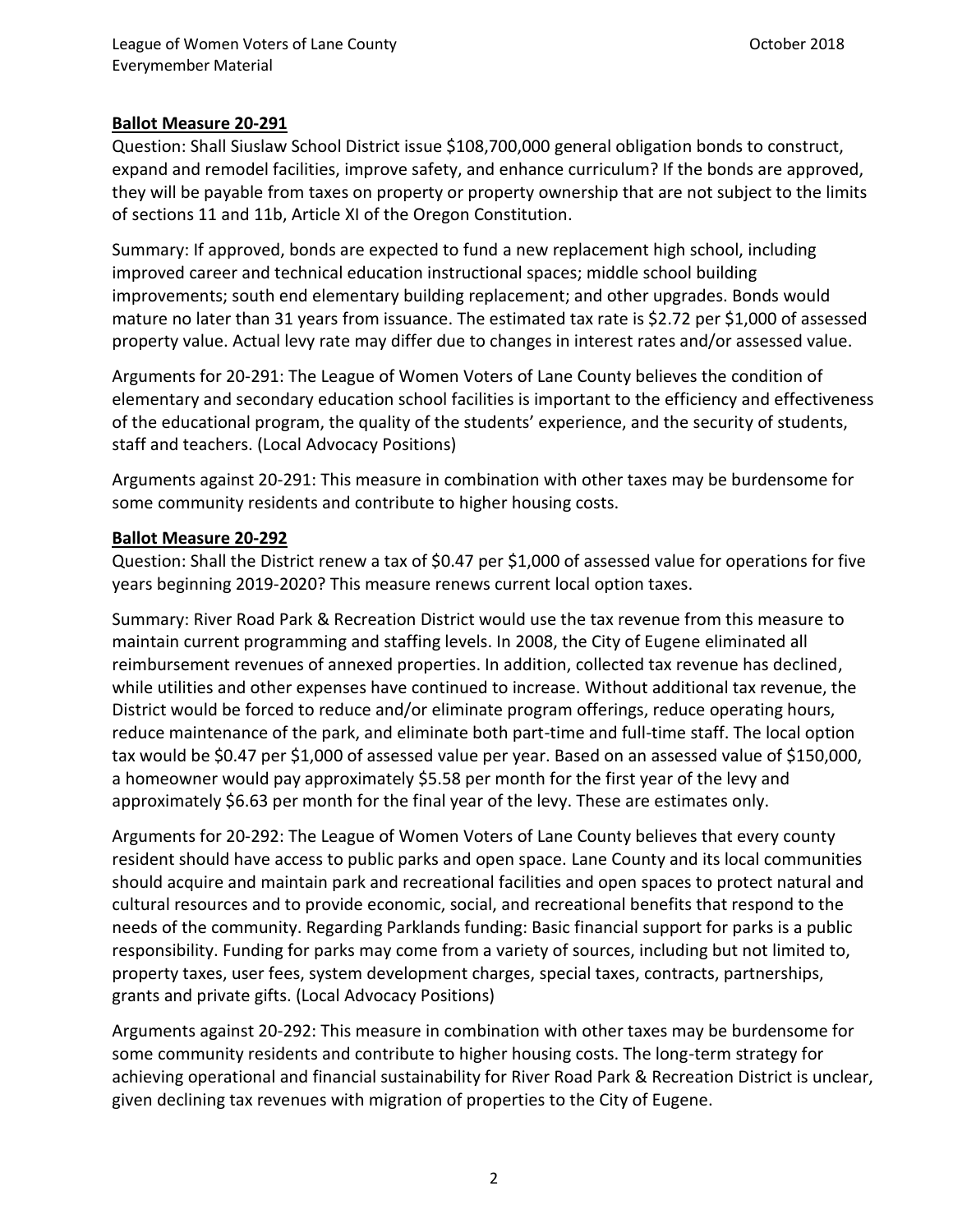## **Ballot Measure 20-296**

Question: Shall City of Springfield issue \$10 million in general obligation bonds to fix deteriorating city streets? If the bonds are approved, they will be payable on property or property ownership that are not subject to the limits of sections 11 and 11b, Article XI of the Oregon Constitution.

Summary: If this measure is approved, the City will use the bond proceeds to fix Springfield streets. Bond proceeds will only be used to fix existing streets and pay bond issuance costs. The listed streets are the City's highest priority for fixing with bond proceeds. See Springfield Resolution 2018- 23 for a full list of streets that could be fixed using bond proceeds. Streets include: Olympic Street, Mohawk Boulevard to 28<sup>th</sup> Street; Centennial Boulevard, Aspen Street to Prescott Lane; 42<sup>nd</sup> Street, Main Street to IP Entrance; Thurston Road, 58<sup>th</sup> Street to 69<sup>th</sup> Street; and Mohawk Boulevard, G Street to OR126. The City will publish periodic reports to document completed bond projects. Bonds would be repaid from property taxes for a period not to exceed six years. The estimated rate is \$0.50 per \$1,000 of assessed value, or about \$79 per year (\$6.58 per month) for the average Springfield homeowner.

Arguments for 20-296: The League of Women Voters of Lane County believes that improved transportation in Lane County is dependent upon comprehensive long-range planning. Local governments should strongly emphasize the maintenance of capital improvements. Ballot measures proposing new or additional taxes are most likely to succeed when providing for specific services and scheduled for general elections. (Local Advocacy Positions)

Arguments against 20-296: This measure in combination with other taxes may be burdensome for some community residents. The measure's effectiveness might benefit from oversight by a dedicated advisory committee.

#### **Ballot Measure 20-297**

Question: Shall Eugene School District improve school facilities, safety, career education, curriculum, technology, and address overcrowding by issuing \$319.3 million in bonds? If the bonds are approved, they will be payable from taxes on property or property ownership that are not subject to the limits of sections 11 and 11b, Article XI of the Oregon Constitution.

Summary: The Eugene School Board has found that this measure is needed to construct and improve school facilities, address safety and security, and support school learning. Eugene School District 4J has been awarded \$8 million in state grants which will be available only if the bonds are approved. If approved, this measure would finance capital costs, including projects that:

- Construct, furnish, replace, renovate, improve, repair and remodel school facilities and other property used for district purposes.
- Improve student safety and security across the district.
- Acquire textbooks and instructional materials.
- Acquire technology to support classroom instruction and improve infrastructure.
- Acquire vehicles for transporting students and enhance access routes to schools.
- Acquire equipment and real property.
- Pay bond issuance costs.

The bonds may be issued in one or more series, and each series will mature no more than 21 years from the date of issuance. If approved, the increase over the 2019 projected levy rate is estimated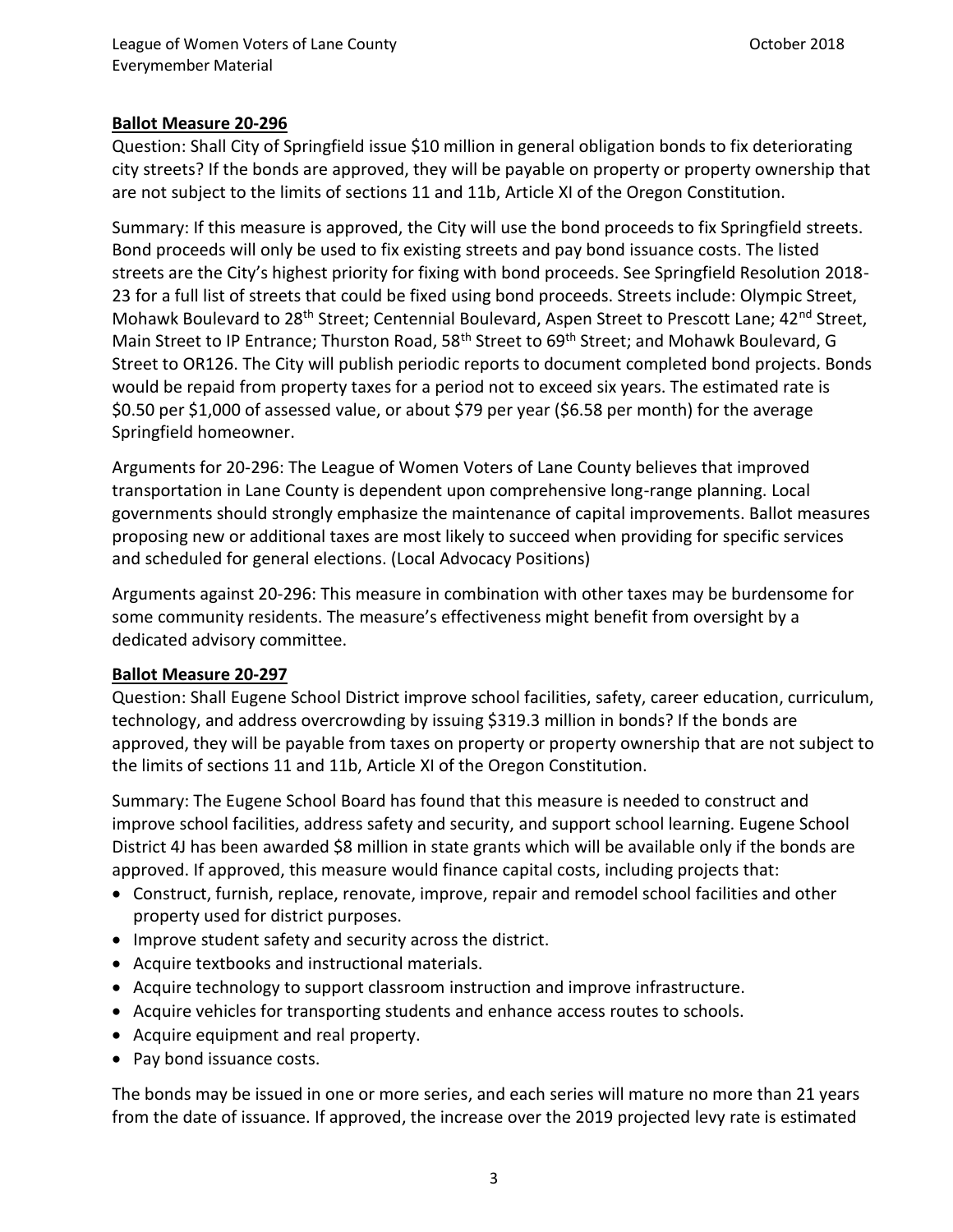to be \$0.66 per \$1,000 of assessed value. Actual rates may vary based upon interest rates incurred and changes in assessed value.

What are 4J homeowners already paying in property taxes for school? According to the district:

- The current base rate for 4J property taxes is \$4.75 per \$1,000 of assessed value, or approximately \$970 annually for a median-priced home (\$204,147 in 2017).
- For a 2013 20-year school improvement bond, district residents also pay \$1.59 per \$1,000 of assessed value, or approximately \$325 annually for a median-priced home.
- There is a local option levy of 98 cents per \$1,000 of assessed value, or approximately \$200 annually for the owner of a median-priced home. The five-year levy was renewed in November 2014, and first adopted by voters in 2000.
- The current total is approximately \$1,495 annually for a "median homeowner."
- The newly proposed bond is estimated at 66 cents per \$1,000 of assessed value, or approximately \$135, for a median-priced home. This would bring total, annual property taxes to \$1,630 for the owner of a median-priced home.

At the time of the 2013 bond measure election, 4J said this: The bond measure is part of a longrange facilities plan that guides the district in replacing and renovating outdated school buildings. The plan calls for another bond measure in 2017 or 2018 to replace or renovate four more aging schools

Arguments for 20-297: The League of Women Voters of Lane County believes the condition of elementary and secondary education school facilities is important to the efficiency and effectiveness of the educational program, the quality of the students' experience, and the security of students, staff and teachers. (Local Advocacy Positions) The district has undertaken an extensive public process, has weighed renovation versus new construction, will use funds for needed curriculum and equipment, and has demonstrated good stewardship in meeting objectives for previous voterapproved measures.

Arguments against 20-297: This is a significant measure and in combination with other taxes may be burdensome for some community residents and contribute to higher housing costs.

#### **Oregon State Ballot Measures**

**Oregon Measure 102,** Allow Municipal Bond Revenue to Fund Privately Owned Affordable Housing Amendment (2018)

Oregon Measure 102 is a [legislatively referred constitutional amendment.](https://ballotpedia.org/Legislatively_referred_constitutional_amendment)

A **"**yes" vote supports amending the state constitution to allow counties, cities, and towns to—with voter approval and certain restrictions—use bond revenue to fund the construction of affordable housing without necessarily retaining complete ownership of the constructed housing.

A "no**"** vote opposes amending the state constitution to allow counties, cities, and towns to—with voter approval and certain restrictions—use bond revenue to fund the construction of affordable housing without necessarily retaining complete ownership of the constructed housing.

Supporters: Defend Oregon, Oregon Governor Kate Brown, Oregon state representative and gubernatorial candidate Knute Buehler, Oregon League of Conservation Voters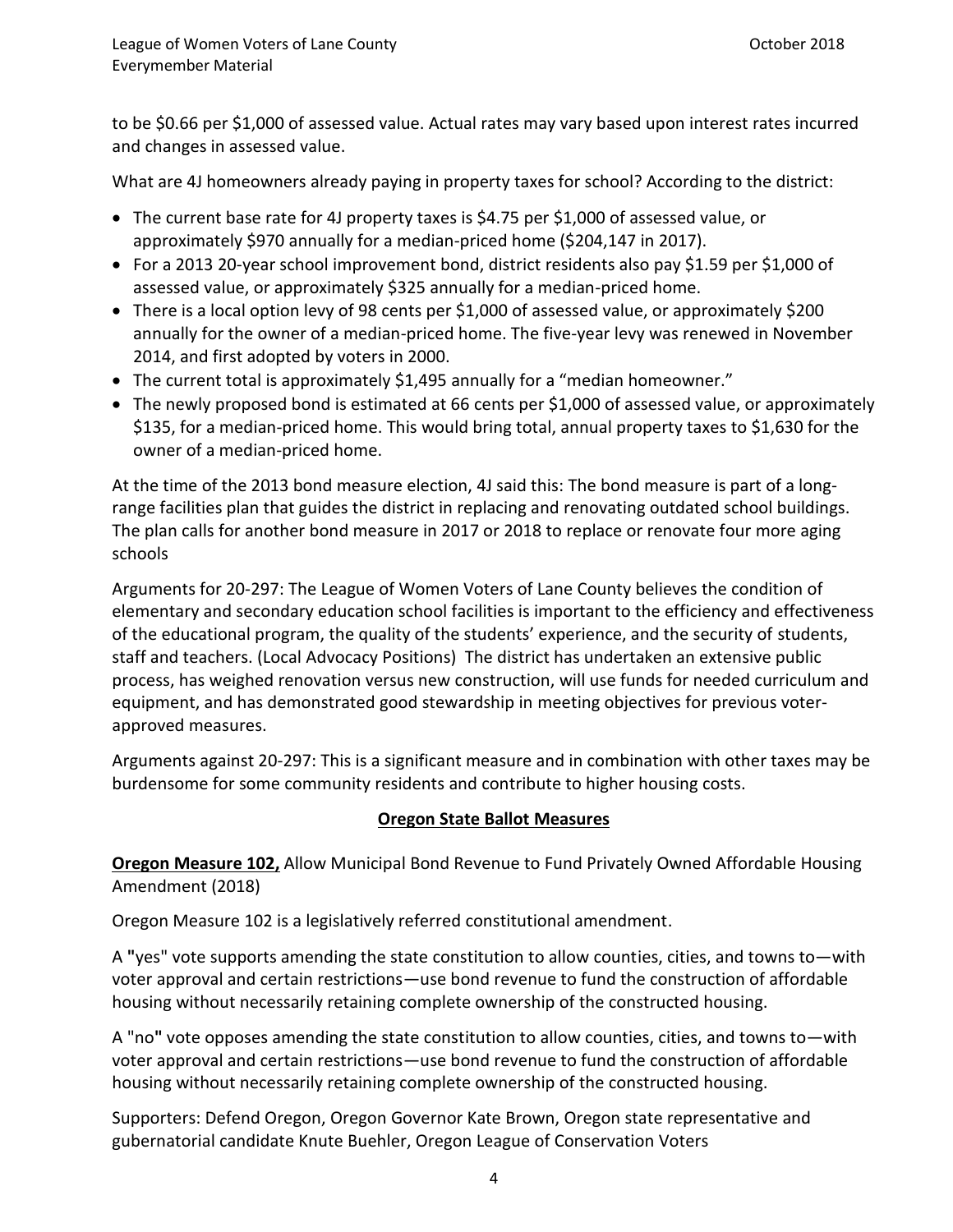Arguments For:

- In a letter to the chair of the House Committee On Human Services and Housing—which requested Measure 102—Portland Mayor Ted Wheeler and the city commissioners wrote, "Allowing local governments to leverage general obligation bond will increase the financing available for affordable housing and maximize overall resources."
- The [Metro regional government](https://www.oregonmetro.gov/) of the Portland metropolitan area, supported HJR 201 at the recent legislative session," and said that more housing could be created if the amendment passes.

Arguments Against: No arguments opposing the measure were submitted.

**Oregon Measure 103,** the Ban Tax on Groceries Initiative, an [initiated constitutional amendment.](https://ballotpedia.org/Initiated_constitutional_amendment)

Result of "Yes" Vote: "Yes" vote amends Constitution; prohibits state/local taxes/fees based on transactions for "groceries" (defined), including those on sellers/distributors, enacted/amended after September 2017.

Result of "No" Vote: "No" vote retains state/local government authority to enact/amend taxes (includes corporate minimum tax), fees, on transactions for "groceries" (defined), including on sellers/distributors.

Arguments For**:**

- On their website, the support campaign argues, "A tax on groceries is unfair and regressive and hits those who can least afford it, like seniors, low-income households and military families. We need to permanently protect groceries from being taxed.
- A spokesperson for [Knute Buehler](https://ballotpedia.org/Knute_Buehler) said "State government is already collecting record tax revenues from Oregonians. Taxing groceries will hit lower- and middle-income families and people on fixed incomes especially hard."
- Joe Gilliam, president of the Northwest Grocery Association, said, "Since statehood, Oregon has never taxed groceries, yet politicians in Oregon continue to push for a tax on grocery sales. This initiative will end these efforts and other future efforts by proactively prohibiting the taxing of groceries from farm-to-fork.

Arguments Against:

- Measure 103 is completely unnecessary. Oregon doesn't have a sales tax on groceries and no one is proposing one.
- This measure defines "groceries" in a misleading way, exempting items such as e-cigarettes and restaurant meals but failing to include the items families rely on: medicine, diapers, and toilet paper.
- Measure 103 amends Oregon's Constitution, making big tax loopholes for specific businesses permanent. We need to be careful before voting to amend our Constitution because it can never be fixed without another amendment.
- Lobbyists included an unusual provision that makes Measure 103 retroactive to September 2017. This means it would repeal part of the Medicaid funding Oregon voters overwhelmingly approved this year to protect families from losing their healthcare.
- Measure 103 imposes a one-size-fits-all statewide amendment that strips local control and power from local voters.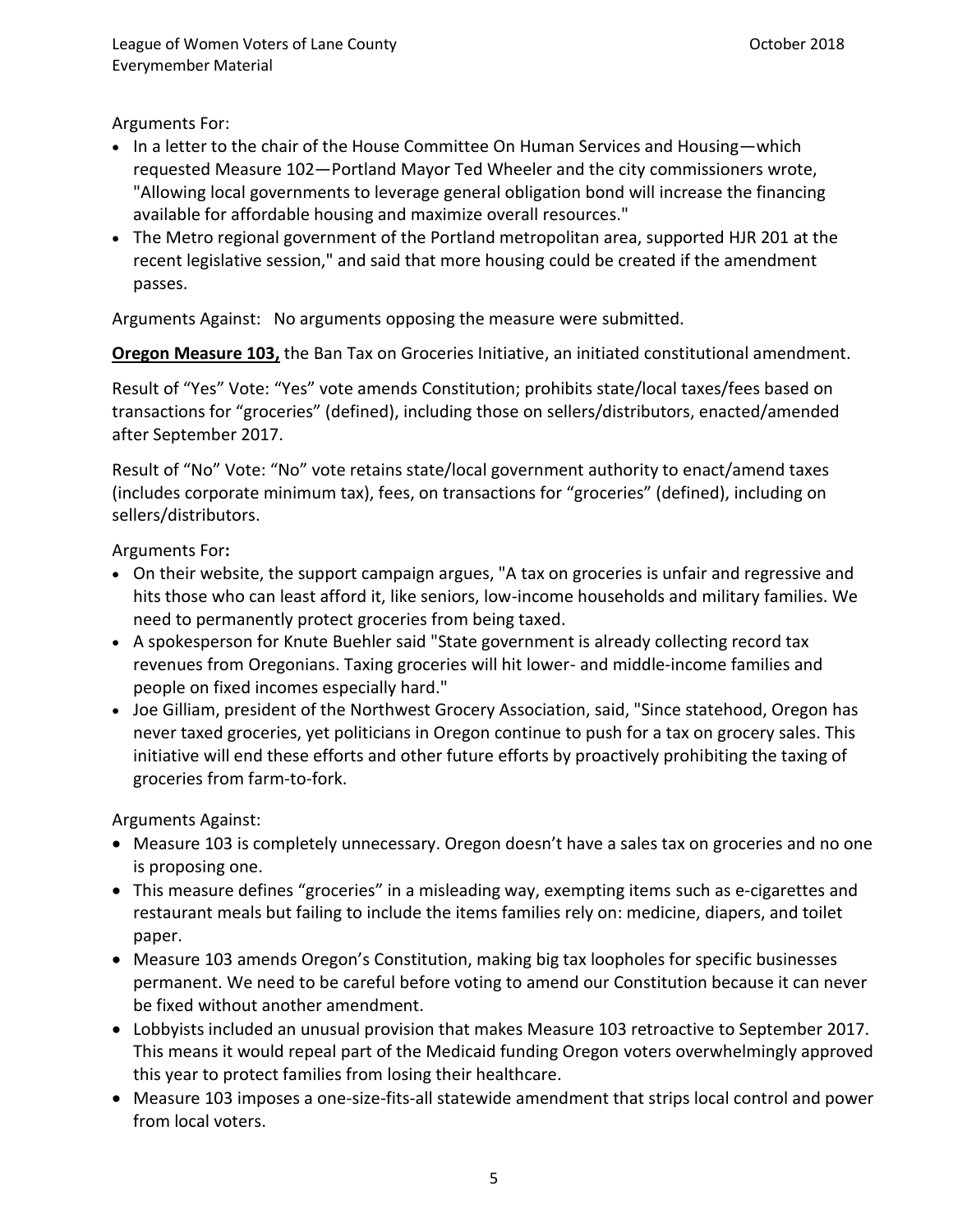**Oregon Measure 104,** the Definition of Raising Revenue for Three-Fifths Vote Requirement Initiative, a[n initiated constitutional amendment.](https://ballotpedia.org/Initiated_constitutional_amendment)

A "yes" vote supports this constitutional amendment to apply a three-fifths supermajority vote requirement to [any legislation that increases revenue](https://ballotpedia.org/Oregon_Measure_104,_Definition_of_Raising_Revenue_for_Three-Fifths_Vote_Requirement_Initiative_(2018)#Constitutional_changes) through changes in tax exemptions, credits, and deductions.

A "no" vote opposes this amendment to apply the three-fifths supermajority vote requirement to changes to tax exemptions, credits, and deductions, thereby leaving the requirement to not apply to bills reducing tax breaks according to a [2015 Supreme Court ruling.](https://ballotpedia.org/Oregon_Measure_104,_Definition_of_Raising_Revenue_for_Three-Fifths_Vote_Requirement_Initiative_(2018)#Measure_design)

#### Arguments For:

Yes On 104 featured the following arguments on its website:

- Over 20 years ago Oregon voters passed a constitutional amendment requiring a supermajority vote on all revenue raising legislation. In recent years, legislators and their lawyers have found creative loopholes and made several attempts at raising taxes and eliminating exemptions, deductions and credits without a supermajority vote.
- Dozens of bills were introduced in the past two legislative sessions that circumvented the threefifths requirement. Many of these proposals would have impacted middle-class families and small businesses.
- Ballot Measure 104 ensures that any legislation that raises revenue requires a three-fifths majority vote. This includes fees or the elimination of tax exemptions, deductions or credits.

Arguments Against:

- [Our Oregon](https://ballotpedia.org/Our_Oregon) stated, "[The measure attempts] to permanently etch into the state constitution that large and out-of-state corporations will never pay their fair share and instead, as usual, big business will use public servants as their scapegoat. This is bad policy, and it's insulting to the students, seniors, and Oregon families who have been waiting decades for real investment."
- [Defend Oregon](https://ballotpedia.org/Defend_Oregon) stated, "Constitutional Amendment 104 is unnecessary and dangerous. It greatly increases partisan gridlock by expanding "super majority" requirements to pass Oregon legislation. It jeopardizes funding for schools, Medicaid, affordable housing and other essential services, while also making it nearly impossible to eliminate special interest perks and loopholes."
- The Oregon League of Conservation Voters said, "Currently, only bills that propose a raise in taxes must be approved by a three-fifths legislative majority (aka a supermajority). If Measure 104 passes, a supermajority vote would be required for a wider range of bills, including environmental bills that make polluters pay -- such as the Clean Energy Jobs bill -- making them harder to pass."
- [Oregon Center for Public Policy](https://ballotpedia.org/Oregon_Center_for_Public_Policy) Communications Director Juan Carlos Ordóñez said, "Measure 104 should be called the Protection Act for Corporate Tax Subsidies and Loopholes, because that's what it really is. It allows a minority of lawmakers to block reforms that are needed. It's a situation where you have the tyranny of the minority. And the realtors and those funding Measure 104 want to keep it that way."

**Oregon Measure 105**, the Repeal Sanctuary State Law Initiative, a[n initiated state statute.](https://ballotpedia.org/Initiated_state_statute)

A "yes" vote supports this ballot initiative to repeal the state's sanctuary state law that limits the cooperation of local law enforcement with federal immigration enforcement.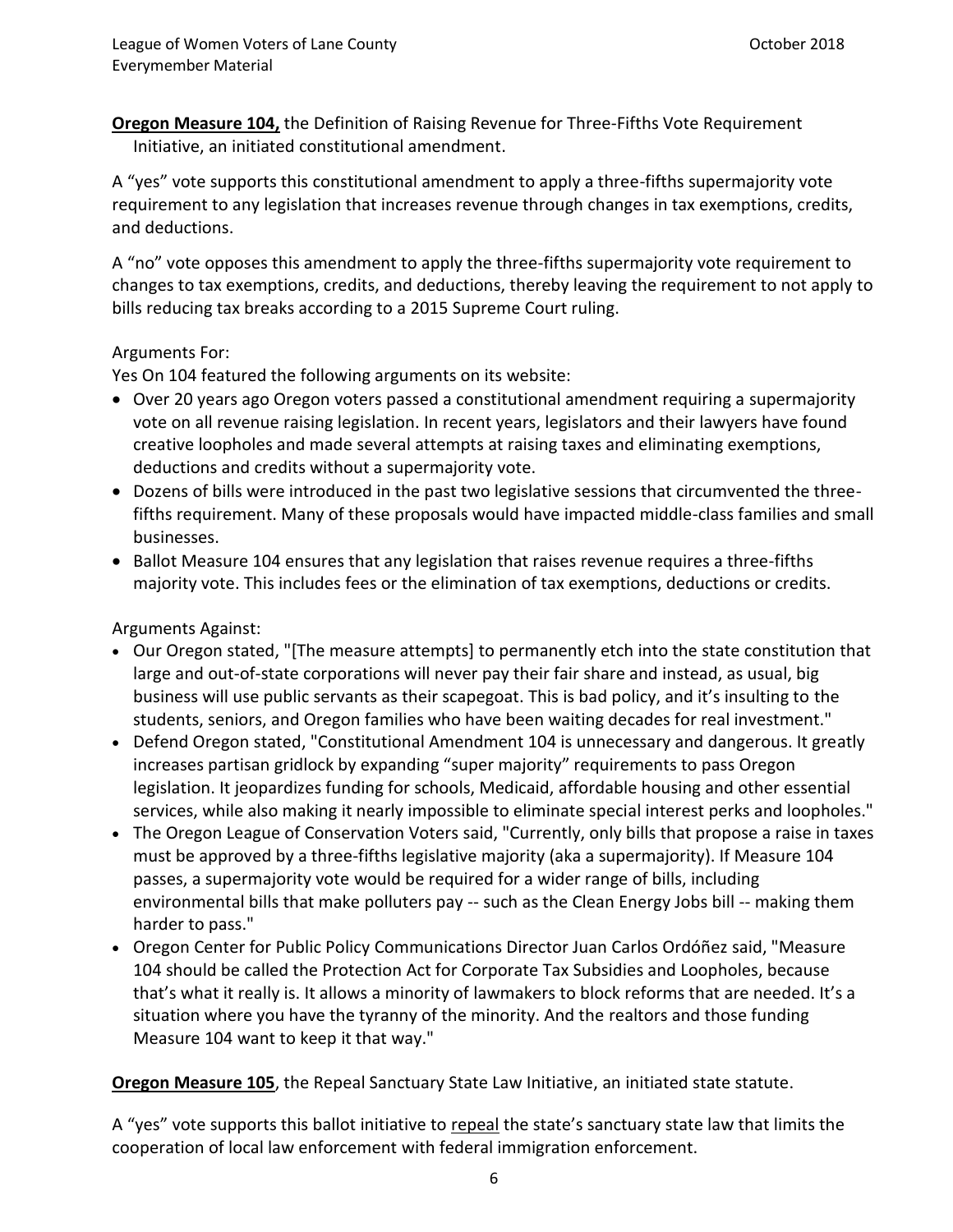A "no" vote opposes this ballot initiative, thereby keeping the state's sanctuary law that limits the cooperation of local law enforcement with federal immigration enforcement.

### Arguments For:

- [Rep. Sal Esquivel](https://ballotpedia.org/Sal_Esquivel) (R-6) said, "It's time that Oregon complies with federal law like it should have in the first place. If you want to become an American become an American. If you want to come here for economic advantages and do it illegally then I don't think you should belong here."
- Oregonians for Immigration Reform argues that "Since 1987, Oregon Revised Statute 181A.820 has kept Oregon's state and local law-enforcement agencies from offering their fullest cooperation to the U.S. authorities charged with identifying and detaining illegal aliens.
- Stop Oregon Sanctuaries argues that "Illegal aliens can and do harm the American citizens to whom Oregon owes its foremost responsibility. For this reason, enforcement of U.S. immigration law is central to the duties of Oregon's police departments and sheriff's offices.

### Arguments Against:

- Local police personnel, funds, equipment and facilities are not used to pursue and detain people suspected only of violating federal immigration law.
- Oregonians cannot be stopped, detained or interrogated just because someone thinks they might be an undocumented immigrant.
- Local police can continue to hold people accountable, including both immigrants and nonimmigrants, if they commit crimes and harm our community. Oregon taxpayer money will be kept in our communities and won't be diverted to do the job of federal law enforcement.

**Oregon Measure 106**, the Public Funds for Oregon Ban Abortions Initiative**,** a[n initiated](https://ballotpedia.org/Initiated_constitutional_amendment)  [constitutional amendment.](https://ballotpedia.org/Initiated_constitutional_amendment)

A "yes" vote supports the ballot initiative to prohibit public funds from being spent on abortions in Oregon, except when medically necessary or required by federal law.

A "no" vote opposes the ballot initiative to prohibit public funds from being spent on abortions in Oregon, except when medically necessary or required by federal law.

# Arguments For:

Stop the Funding, also known as Yes on Measure 106 is leading the campaign in support of the measure. No arguments in support of Measure 106 are on their website.

Arguments Against:

- No Cuts to Care argued, "Oregonians overwhelmingly believe that abortion should be legal and available for everyone – not just those who can afford it."
- Planned Parenthood Advocates of Oregon spokesman Jimmy Rodasta said, "Extremists are collecting signatures for a dangerous ballot measure that would amend the Oregon Constitution to restrict abortion for women who receive their health care through the state."
- [Defend Oregon](https://ballotpedia.org/Defend_Oregon) stated, "Constitutional Amendment 106 takes away access to safe, legal abortion. By targeting public employees and Medicaid recipients, this measure would hurt the women and families that need access to reproductive healthcare the most."